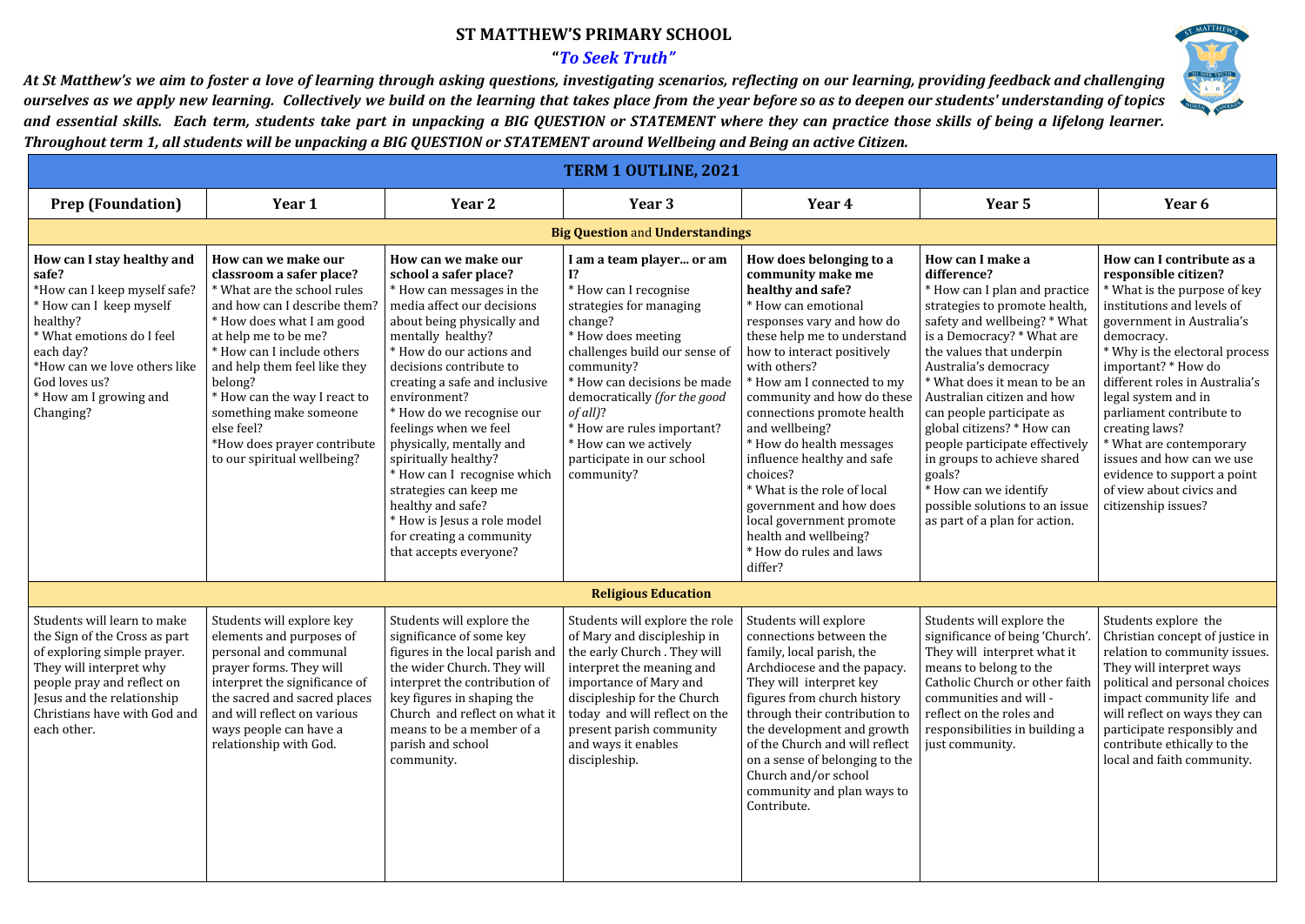| <b>English</b>                                                                                                                                                                         |                                                                                                                                                                                                                                                      |                                                                                                                                                                                                                                                      |                                                                                                                                                                                                     |                                                                                                                                                                                                                                               |                                                                                                                                                                                                                                                                                       |                                                                                                                                                                                                                                                                                                                                |  |
|----------------------------------------------------------------------------------------------------------------------------------------------------------------------------------------|------------------------------------------------------------------------------------------------------------------------------------------------------------------------------------------------------------------------------------------------------|------------------------------------------------------------------------------------------------------------------------------------------------------------------------------------------------------------------------------------------------------|-----------------------------------------------------------------------------------------------------------------------------------------------------------------------------------------------------|-----------------------------------------------------------------------------------------------------------------------------------------------------------------------------------------------------------------------------------------------|---------------------------------------------------------------------------------------------------------------------------------------------------------------------------------------------------------------------------------------------------------------------------------------|--------------------------------------------------------------------------------------------------------------------------------------------------------------------------------------------------------------------------------------------------------------------------------------------------------------------------------|--|
| <b>Reading and Viewing</b><br>texts are made up of words<br>and groups of words<br>look at how books, film and<br>simple digital text work<br>Retelling events from a<br>story         | <b>Reading and Viewing</b><br>- purpose and structure of<br>texts<br>- concepts about print<br>(content age, headings etc)<br>- short vowels, common<br>vowels, blends                                                                               | <b>Reading and Viewing</b><br>select texts for a range of<br>purposes<br>- interpret and analyse<br>information and ideas<br>- Analyse strategies authors<br>use to influence readers                                                                | <b>Reading and Viewing</b><br>text to self and text to world<br>connections                                                                                                                         | <b>Reading and Viewing</b><br>identify features in<br>imaginative, informative and<br>persuasive texts<br>- quoted speech and indirect<br>speech<br>-literal and inferred meaning                                                             | <b>Reading and Viewing</b><br>- identify historical, cultural<br>and social contexts in texts<br>- structural features of<br>historical, cultural and social<br>contexts in texts<br>- various comprehension<br>strategies                                                            | <b>Reading and Viewing</b><br>interpret, analyse and<br>compare information and<br>ideas                                                                                                                                                                                                                                       |  |
| <b>Writing</b><br>sounds in English language<br>are represented by upper<br>and lower case letters<br>-create short texts to record<br>ideas                                           | <b>Writing</b><br>- explore different types of<br>punctuation<br>- recreate texts imaginatively<br>using drawing, writing and<br>performance                                                                                                         | <b>Writing</b><br>- create short, imaginative,<br>informative and persuasive<br>texts                                                                                                                                                                | <b>Writing</b><br>-paragraphs<br>-re-reading and editing skills                                                                                                                                     | <b>Writing</b><br>plan, draft and publish<br>imaginative, informative,<br>persuasive texts                                                                                                                                                    | <b>Writing</b><br>- use vocabulary to express<br>greater meaning<br>- recognise and write less<br>familiar words                                                                                                                                                                      | Writing<br>use of cohesive links<br>expand and sharpen ideas<br>plan, draft and publish<br>imaginative, informative and<br>persuasive texts                                                                                                                                                                                    |  |
| <b>Speaking and Listening</b><br>language can be expired to<br>express needs, likes and<br>dislikes<br>conversational skills eg turn<br>taking when speaking                           | <b>Speaking and Listening</b><br>using formal and informal<br>language in appropriate<br>context<br>conversation discussions<br>make short presentations                                                                                             | <b>Speaking and Listening</b><br>- choosing vocabulary to<br>match audience and purpose<br>- listen for specific purposes<br>including instructions                                                                                                  | <b>Speaking and Listening</b><br>- discussing characters,<br>events and settings in texts<br>conversational skills for<br>various situations                                                        | <b>Speaking and Listening</b><br>listen for key points in<br>order to carry out tasks and<br>use information to share and<br>extend ideas and use<br>interaction skills                                                                       | <b>Speaking and Listening</b><br>- discussing different<br>perspectives and points of<br>view                                                                                                                                                                                         | <b>Speaking and Listening</b><br>participate in and<br>contribute to discussions,<br>clarifying and interrogating<br>ideas, developing and<br>supporting arguments,<br>sharing and evaluating<br>information, experiences and<br>opinions                                                                                      |  |
|                                                                                                                                                                                        |                                                                                                                                                                                                                                                      |                                                                                                                                                                                                                                                      | <b>Mathematics</b>                                                                                                                                                                                  |                                                                                                                                                                                                                                               |                                                                                                                                                                                                                                                                                       |                                                                                                                                                                                                                                                                                                                                |  |
| <b>Number</b><br>Connect number names<br>numerals and quantities<br>including zero up to 10 and<br>beyond<br>* Adding and subtracting<br>small groups of numbers                       | <b>Number</b><br>* Number sequences to and<br>from any starting point. Skip<br>count by twos, fives and tens<br>starting from zero.<br>* Locate numbers on a<br>number line<br>* place value units.<br>* simple addition and<br>subtraction problems | <b>Number</b><br>* Numbers going beyond 100.<br>from 100 and beyond by ones $ *$ Understand the connection<br>between addition and<br>subtraction.<br>* Understand that three-digit<br>numbers are comprised of<br>hundreds, tens and<br>ones/units. | <b>Properties of Whole</b><br><b>Numbers</b><br>* number sequences of 2,3,5<br>and $10$<br>* Odd or even numbers<br>* Recognise, model,<br>represent, apply and order<br>numbers to at least 10 000 | <b>Properties of Whole</b><br><b>Numbers</b><br>* number sequences of<br>3,4,6,7,8 and 9<br>* properties of odd and even<br>numbers<br>* Apply place value to<br>partition, rearrange and<br>regroup numbers to at least<br>tens of thousands | <b>Properties of Whole</b><br><b>Numbers</b><br>* properties of odd and even<br>numbers<br>* Recognise, represent and<br>order numbers to at least<br>hundreds of thousands<br>* Identify and describe<br>factors and multiples of<br>whole numbers and use them<br>to solve problems | <b>Properties of Whole</b><br><b>Numbers</b><br>* Identify and describe<br>properties of prime,<br>composite, square and<br>triangular numbers<br>* Investigate and use the<br>properties of odd and even<br>numbers<br>* Identify and describe<br>factors and multiples of<br>whole numbers and use them<br>to solve problems |  |
| Measurement (weight &<br>capacity) -Language of<br>'which is longer, heavier or<br>holds more"<br><b>Money</b> - Represent simple,<br>everyday financial situations<br>involving money | <b>Measurement</b> (weight and<br>capacity -Measure and<br>compare the lengths, masses<br>and capacities of pairs of<br>objects using uniform<br>informal units<br><b>Shape</b><br>* 2D and 3D Shape                                                 | <b>Measurement (length) -</b><br>Compare and order several<br>shapes and objects based on<br>length, area, volume and<br>capacity<br><b>Shape</b><br>*2D and 3D Shape                                                                                | <b>Chance</b><br><sup>*</sup> Conduct chance<br>experiments, identify and<br>describe possible outcomes                                                                                             | <b>Chance</b><br>* Describe and identify<br>possible everyday events and<br>order their chances of<br>occurring                                                                                                                               | <b>Chance</b><br>* List outcomes of chance<br>experiments involving<br>equally likely outcomes<br>* Recognise that probabilities<br>range from 0 to 1                                                                                                                                 | <b>Chance</b><br>* Describe probabilities using<br>fractions, decimals and<br>percentages<br>* Conduct chance<br>experiments with both small<br>and large numbers of trials<br>using appropriate digital<br>technologies                                                                                                       |  |